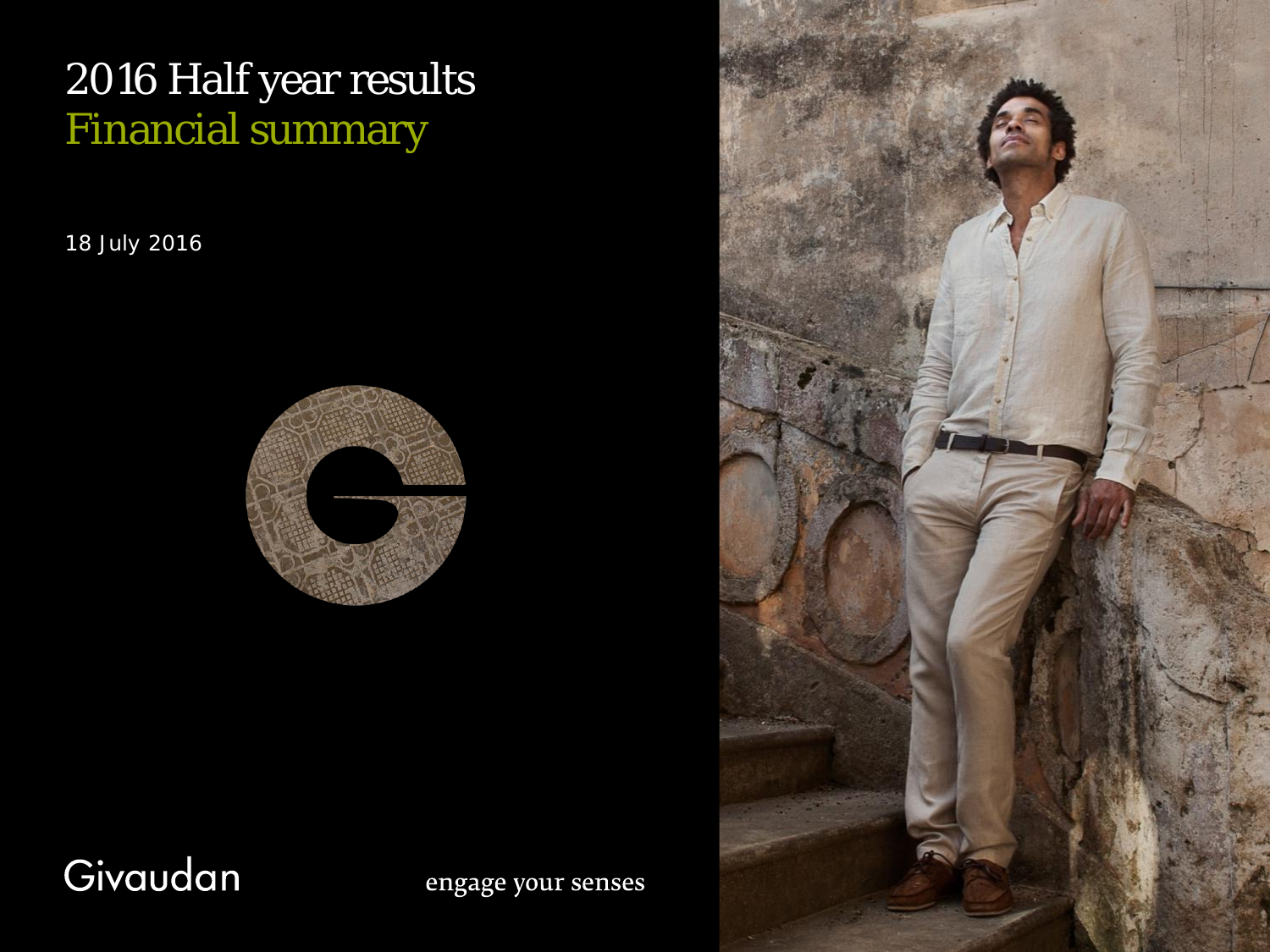# **KEY FIGURESFinancial Review**

| For the six months ended 30 June                           | 2016  | 2015  |
|------------------------------------------------------------|-------|-------|
| in millions of Swiss francs except earnings per share data |       |       |
| <b>Sales</b>                                               | 2,334 | 2,184 |
| <b>Gross profit</b>                                        | 1,093 | 1,016 |
| as % of sales                                              | 46.8% | 46.5% |
| <b>EBITDA</b> <sup>a</sup>                                 | 638   | 566   |
| as % of sales                                              | 27.3% | 25.9% |
| <b>Operating income</b>                                    | 500   | 428   |
| as % of sales                                              | 21.4% | 19.6% |
| Income attributable to equity holders of the parent        | 368   | 342   |
| as % of sales                                              | 15.7% | 17.6% |
| Earnings per share - basic (CHF)                           | 40.00 | 37.15 |
| Earnings per share - diluted (CHF)                         | 39.62 | 36.69 |
| <b>Operating cash flow</b>                                 | 237   | 341   |
| as % of sales                                              | 10.2% | 15.6% |
| Free cash flow                                             | 174   | 248   |
| as % of sales                                              | 7.4%  | 11.4% |

a) EBITDA: **E** arnings **<sup>B</sup>** efore **<sup>I</sup>** nterest (and other financial income (expense), net), **<sup>T</sup>** ax, **<sup>D</sup>** epreciation and **<sup>A</sup>** mortisation. This corresponds to operating income before depreciation, amortisation and impairment of long-lived assets.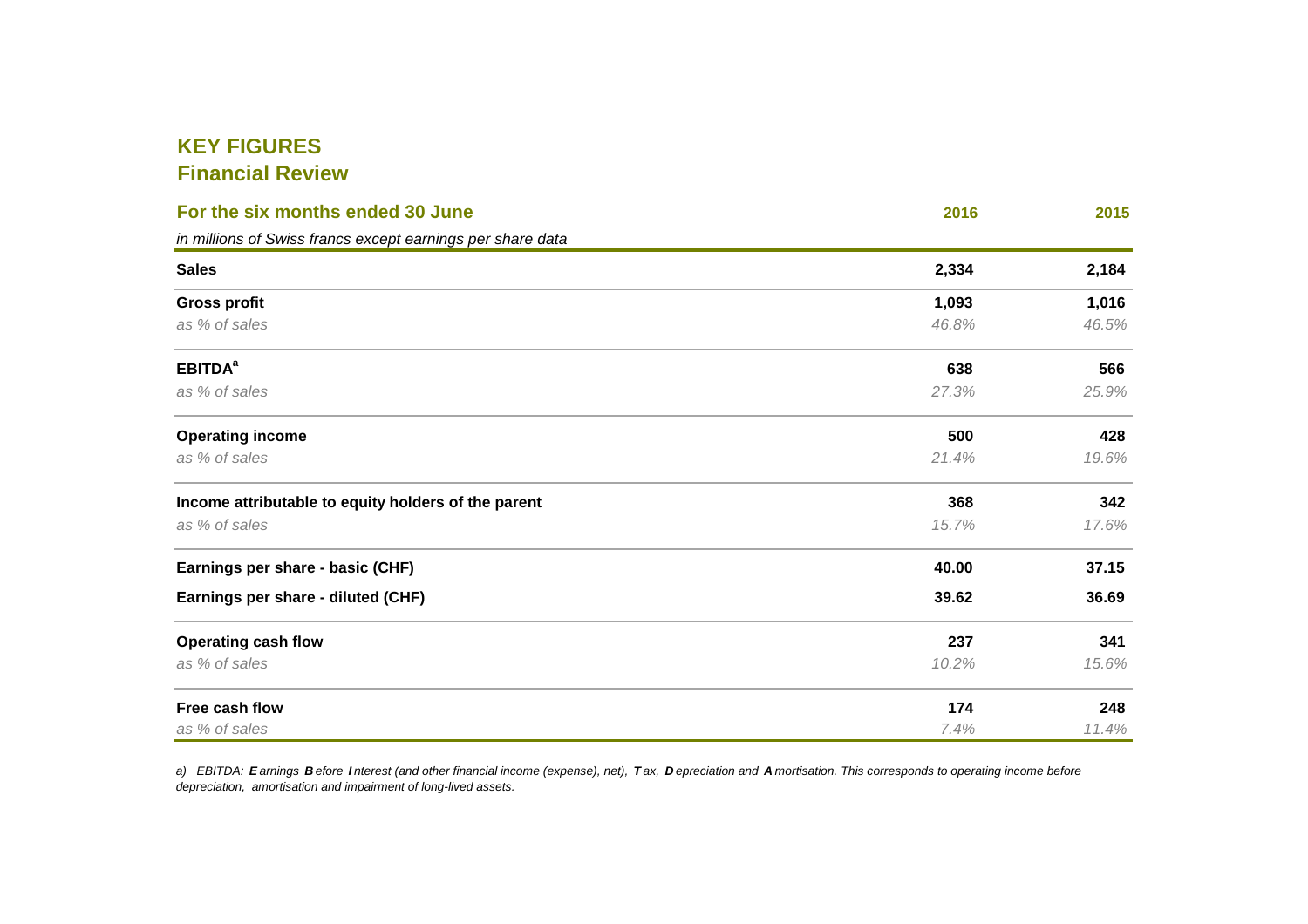# **KEY FIGURESGROUP**

| For the six months ended 30 June | 2016  | 2015  |
|----------------------------------|-------|-------|
| in millions of Swiss francs      |       |       |
| Sales to third parties           | 2,334 | 2,184 |
| <b>EBITDA</b> <sup>a</sup>       | 638   | 566   |
| as % of sales                    | 27.3% | 25.9% |
| One off items                    | 55    | 20    |
| <b>COMPARABLE EBITDA</b>         | 583   | 546   |
| as % of sales                    | 25.0% | 25.0% |
| <b>Operating income</b>          | 500   | 428   |
| as % of sales                    | 21.4% | 19.6% |

a) EBITDA: Earnings Before Interest (and other financial income (expense), net), Tax, Depreciation and Amortisation. This corresponds to operating income before<br>depreciation, amortisation and impairment of long-lived asset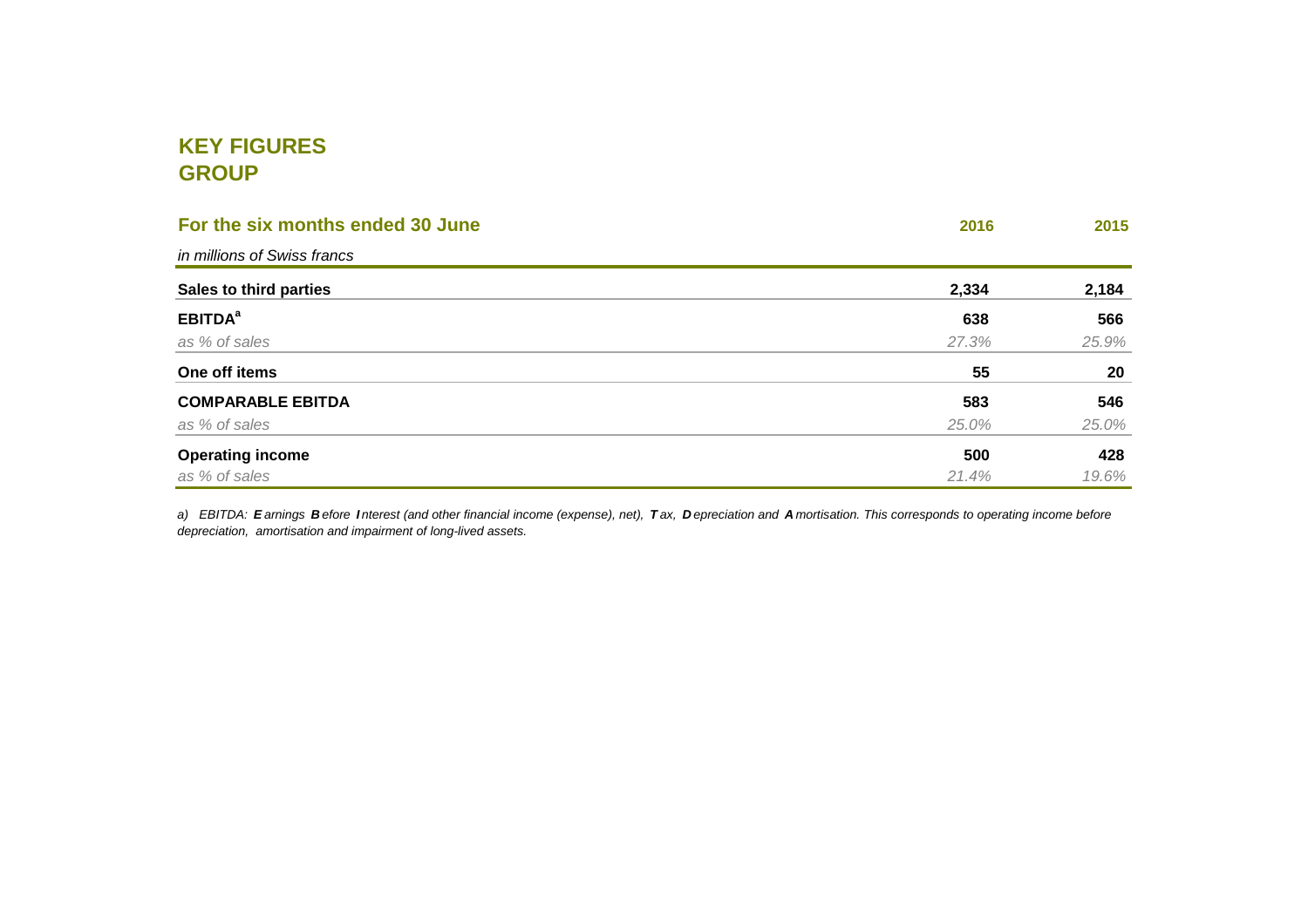## **KEY FIGURES**

**by division**

### **FRAGRANCE DIVISION**

| For the six months ended 30 June | 2016  | 2015  |
|----------------------------------|-------|-------|
| in millions of Swiss francs      |       |       |
| Sales to third parties           | 1,132 | 1,023 |
| <b>EBITDA</b> <sup>a</sup>       | 351   | 244   |
| as % of sales                    | 31.0% | 23.8% |
| One off items                    | 55    | (12)  |
| <b>COMPARABLE EBITDA</b>         | 296   | 256   |
| as % of sales                    | 26.2% | 25.0% |
| <b>Operating income</b>          | 287   | 181   |
| as % of sales                    | 25.4% | 17.7% |

#### **FLAVOUR DIVISION**

| For the six months ended 30 June<br>in millions of Swiss francs | 2016  | 2015  |
|-----------------------------------------------------------------|-------|-------|
| Sales to third parties                                          | 1,202 | 1,161 |
| <b>EBITDA<sup>a</sup></b>                                       | 287   | 322   |
| as % of sales                                                   | 23.9% | 27.8% |
| One off items                                                   | 0     | 32    |
| <b>COMPARABLE EBITDA</b>                                        | 287   | 290   |
| as % of sales                                                   | 23.9% | 25.0% |
| <b>Operating income</b>                                         | 213   | 247   |
| as % of sales                                                   | 17.7% | 21.3% |

a) EBITDA: Earnings Before Interest (and other financial income (expense), net), Tax, Depreciation and Amortisation. This corresponds to operating income before<br>depreciation, amortisation and impairment of long-lived asset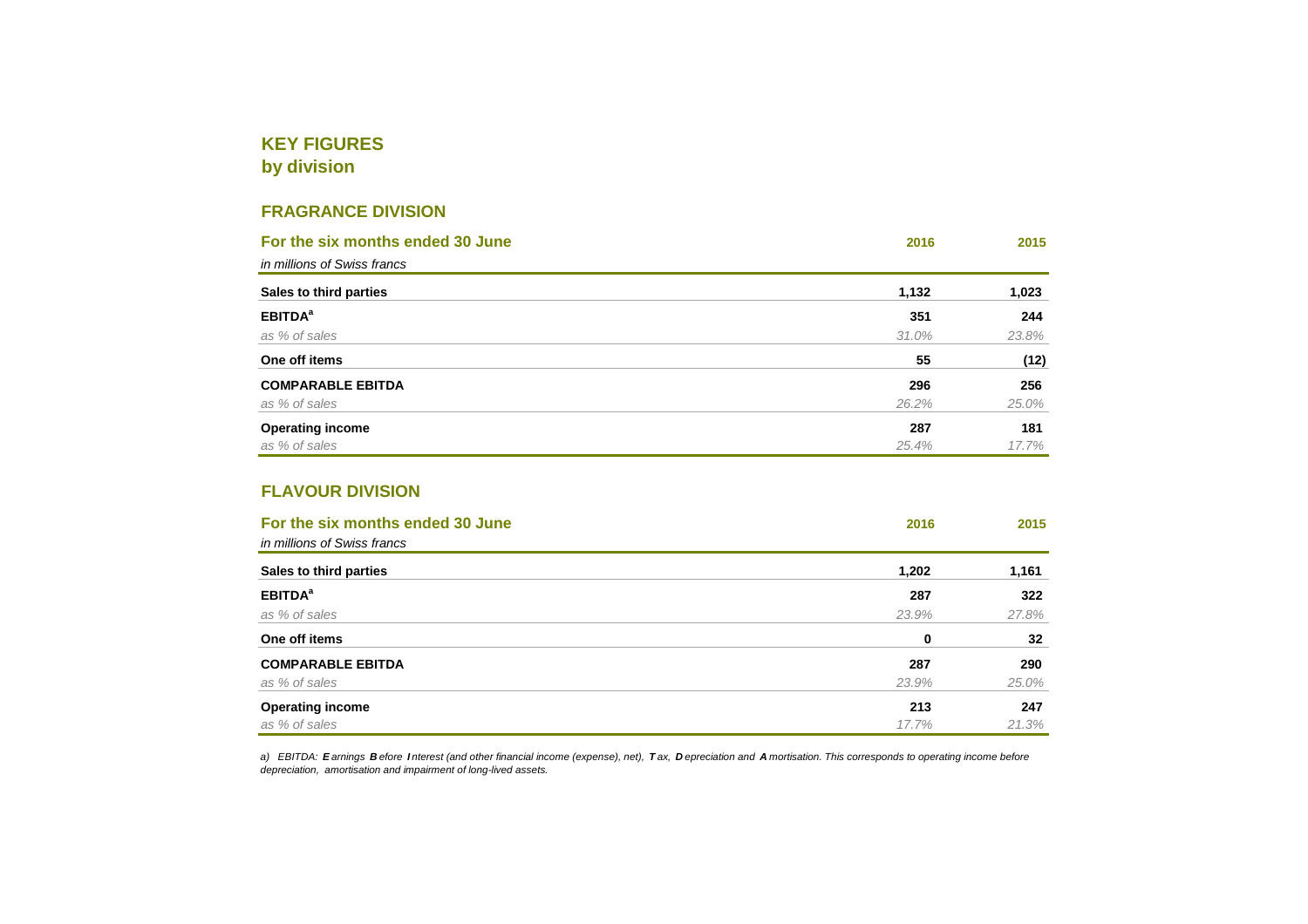## **CONSOLIDATED INCOME STATEMENT**

| For the six months ended 30 June                                | 2016     | 2015 <sup>a</sup> |
|-----------------------------------------------------------------|----------|-------------------|
| in millions of Swiss francs, except for earnings per share data |          |                   |
| <b>Sales</b>                                                    | 2,334    | 2,184             |
| Cost of sales                                                   | (1, 241) | (1, 168)          |
| <b>Gross profit</b>                                             | 1.093    | 1,016             |
| as % of sales                                                   | 46.8%    | 46.5%             |
| Selling, marketing and distribution expenses                    | (311)    | (294)             |
| Research and product development expenses                       | (197)    | (183)             |
| Administration expenses                                         | (89)     | (79)              |
| Share of (loss) profit of jointly controlled entities           |          | (1)               |
| Other operating income                                          | 60       | 36                |
| Other operating expense                                         | (56)     | (67)              |
| <b>Operating income</b>                                         | 500      | 428               |
| as % of sales                                                   | 21.4%    | 19.6%             |
| Financing costs                                                 | (27)     | (31)              |
| Other financial income (expense), net                           | (18)     | (13)              |
| Income before taxes                                             | 455      | 384               |
| as % of sales                                                   | 19.5%    | 17.6%             |
| Income taxes                                                    | (87)     | (42)              |
| Income for the period                                           | 368      | 342               |
| Attribution                                                     |          |                   |
| Income attributable to equity holders of the parent             | 368      | 342               |
| as % of sales                                                   | 15.7%    | 15.6%             |
|                                                                 | 40.00    | 37.15             |
| Earnings per share - basic (CHF)                                |          |                   |

**Earnings per share − diluted (CHF) 36.69**

**39.62**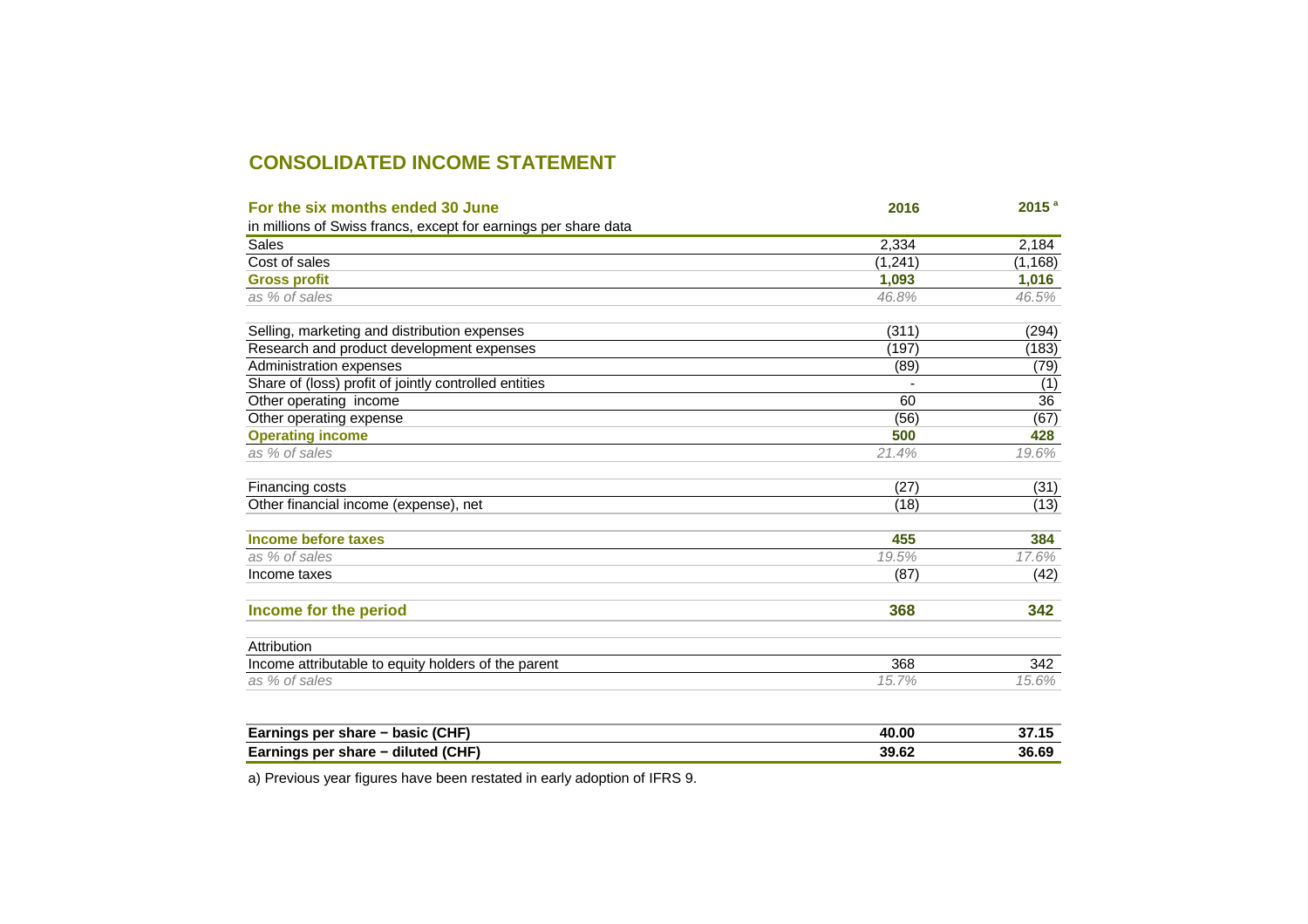## **CONSOLIDATED STATEMENT OF COMPREHENSIVE INCOME**

| For the six months ended 30 June                                                       | 2016           | 2015 <sup>a</sup> |
|----------------------------------------------------------------------------------------|----------------|-------------------|
| in millions of Swiss francs                                                            |                |                   |
| Income for the period                                                                  | 368            | 342               |
|                                                                                        |                |                   |
| Items that may be reclassified to the income statement                                 |                |                   |
| <b>Cash flow hedges</b>                                                                |                |                   |
| Movement in fair value, net                                                            | (42)           | (4)               |
| Gains (losses) removed from equity and recognised in the consolidated income statement | 6              | 6                 |
| Movement on income tax                                                                 | $\overline{2}$ |                   |
| Exchange differences arising on translation of foreign operations                      |                |                   |
| Change in currency translation                                                         | (112)          | (283)             |
| Movement on income tax                                                                 | (1)            | 4                 |
| Items that will not be reclassified to the income statement                            |                |                   |
| Defined benefit pension plans                                                          |                |                   |
| Remeasurement of post employment benefit obligations                                   | (233)          | 49                |
| Movement on income tax                                                                 | 61             | (17)              |
| Other comprehensive income for the period                                              | (319)          | (245)             |
| Total comprehensive income for the period                                              | 49             | 97                |
| <b>Attribution</b>                                                                     |                |                   |
| Total comprehensive income attributable to equity holders of the parent                | 49             | 97                |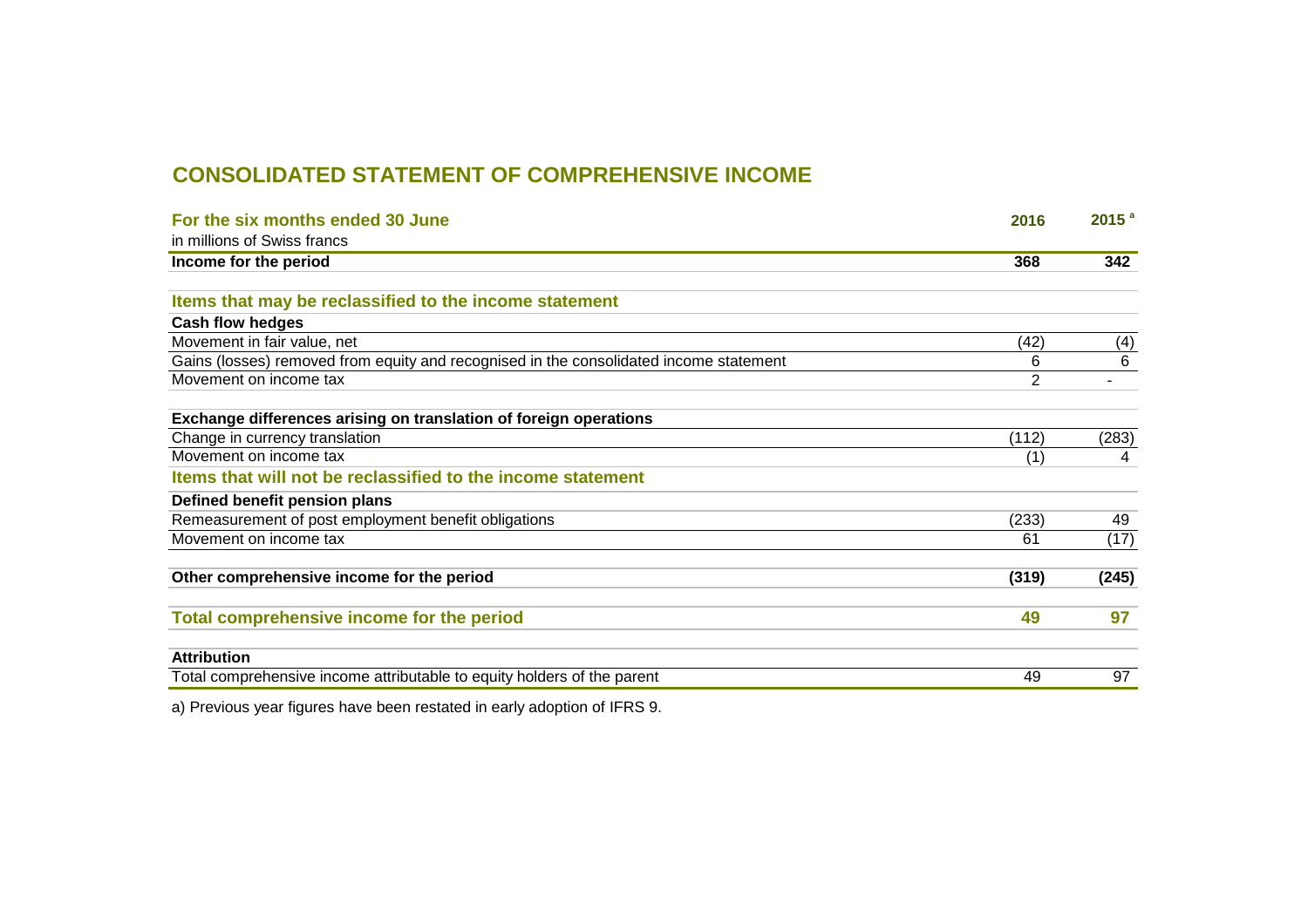#### **CONSOLIDATED STATEMENT OF CHANGES IN EQUITY**

#### **As at 30 June**

|                                           |                      | Retained     |             |        | Available-for-           | Currency    | Defined benefit |              |
|-------------------------------------------|----------------------|--------------|-------------|--------|--------------------------|-------------|-----------------|--------------|
| 2016                                      |                      | earnings     | Own equity  |        | Cash flow sale financial | translation | pension plans   |              |
| in millions of Swiss francs               | <b>Share Capital</b> | and reserves | instruments | hedges | assets                   | differences | remeasurement   | Total equity |
| Balance as at 1 January published         | 92                   | 5,361        | (79)        | (70)   | 12                       | (1, 396)    | (505)           | 3,415        |
| Balance as at 1 January restated          | 92                   | 5,373        | (79)        | (70)   |                          | (1, 396)    | (505)           | 3,415        |
| Income for the period                     |                      | 368          |             |        |                          |             |                 | 368          |
| Other comprehensive income for the period |                      |              |             | (34)   |                          | (113)       | (172)           | (319)        |
| Total comprehensive income for the period |                      | 368          |             | (34)   |                          | (113)       | (172)           | 49           |
| Dividends paid                            |                      | (495)        |             |        |                          |             |                 | (495)        |
| Movement on own equity instruments, net   |                      |              | (35)        |        |                          |             |                 | (35)         |
| Net change in other equity items          |                      | (495)        | (35)        |        |                          |             |                 | (530)        |
| <b>Balance as at 30 June</b>              | 92                   | 5,246        | (114)       | (104)  |                          | (1,509)     | (677)           | 2,934        |

|                                           |                      | Retained     |             |        | Available-for-           | Currency    | Defined benefit |              |
|-------------------------------------------|----------------------|--------------|-------------|--------|--------------------------|-------------|-----------------|--------------|
| $2015$ <sup>a</sup>                       |                      | earnings     | Own equity  |        | Cash flow sale financial | translation | pension plans   |              |
| in millions of Swiss francs               | <b>Share Capital</b> | and reserves | instruments | hedges | assets                   | differences | remeasurement   | Total equity |
| Balance as at 1 January published         | 92                   | 5,187        | (78)        | (67)   | 22                       | (1, 195)    | (548)           | 3,413        |
| Balance as at 1 January restated          | 92                   | 5,209        | (78)        | (67)   |                          | (1, 195)    | (548)           | 3,413        |
|                                           |                      |              |             |        |                          |             |                 |              |
| Income for the period                     |                      | 342          |             |        |                          |             |                 | 342          |
| Other comprehensive income for the period |                      |              |             | 2      |                          | (279)       | 32              | (245)        |
| Total comprehensive income for the period |                      | 342          |             |        |                          | (279)       | 32              | 97           |
| Dividends paid                            |                      | (461)        |             |        |                          |             |                 | (461)        |
| Movement on own equity instruments, net   |                      |              | (26)        |        |                          |             |                 | (26)         |
| Net change in other equity items          |                      | (461)        | (26)        |        |                          |             |                 | (487)        |
| <b>Balance as at 30 June restated</b>     | 92                   | 5,090        | (104)       | (65)   |                          | (1, 474)    | (516)           | 3,023        |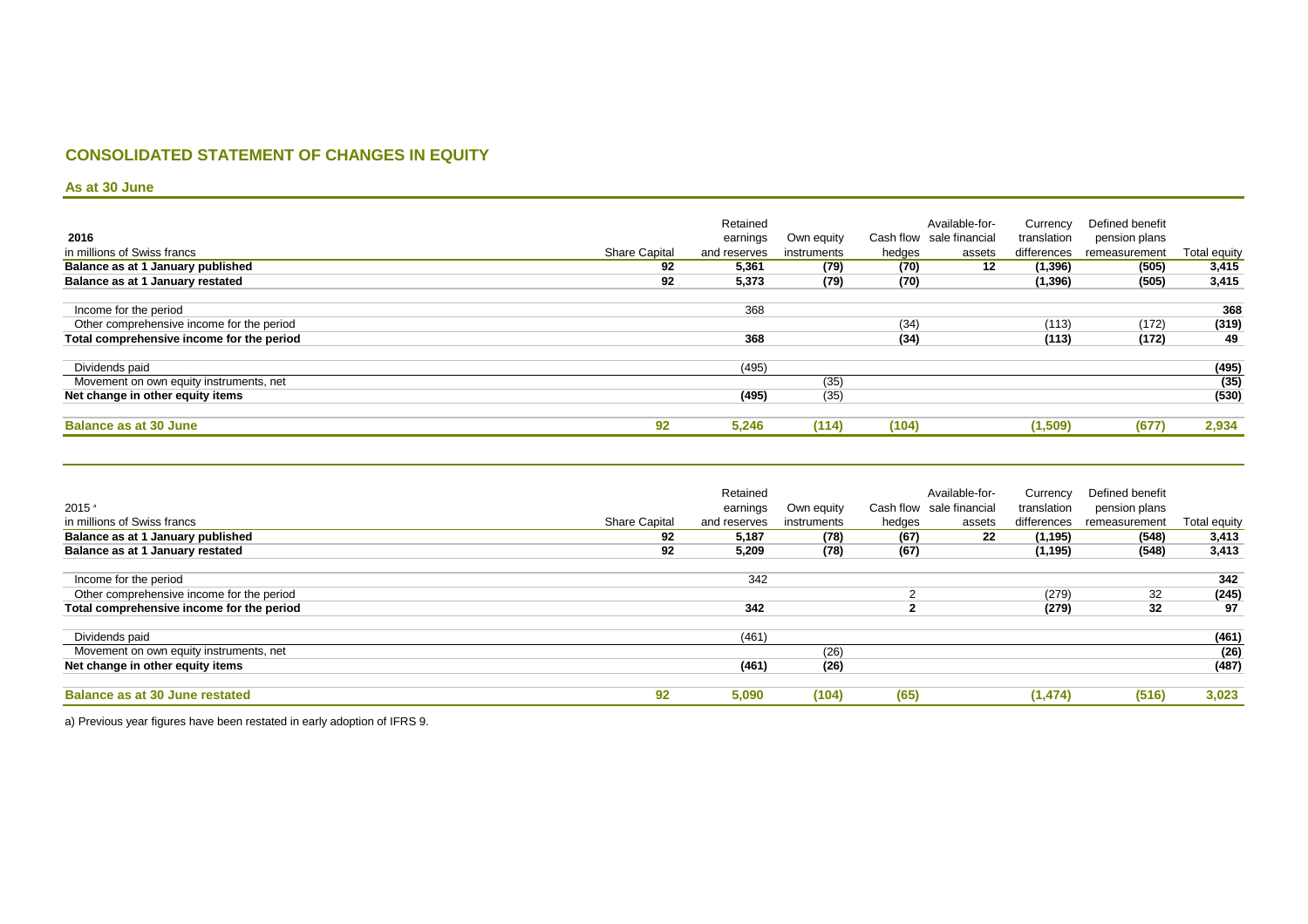### **CONSOLIDATED STATEMENT OF FINANCIAL POSITION**

| in millions of Swiss francs                             | 30 June 2016 | 31 December 2015 <sup>a</sup> | 1 January 2015 <sup>a</sup> |
|---------------------------------------------------------|--------------|-------------------------------|-----------------------------|
| Cash and cash equivalents                               | 260          | 478                           | 412                         |
| Derivative financial instruments                        | 9            | 17                            | 21                          |
| Derivatives on own equity instruments                   | 3            | 6                             | 10                          |
| Financial assets at fair value through income statement | 1            | $\overline{2}$                | 64                          |
| Accounts receivable - trade                             | 1028         | 901                           | 911                         |
| Inventories                                             | 761          | 716                           | 771                         |
| Current tax assets                                      | 25           | 16                            | 22                          |
| Other current assets                                    | 191          | 143                           | 146                         |
| <b>Current assets</b>                                   | 2,278        | 2,279                         | 2,357                       |
| Property, plant and equipment                           | 1,357        | 1,384                         | 1,430                       |
| Intangible assets                                       | 2,071        | 2,197                         | 2,293                       |
| Deferred tax assets                                     | 289          | 260                           | 258                         |
| Post-employment benefit plan assets                     | 13           | 15                            | $\overline{7}$              |
| Financial assets at fair value through income statement | 75           | 76                            | 76                          |
| Jointly controlled entities                             | 26           | 27                            | 17                          |
| Other long-term assets                                  | 50           | 44                            | $\overline{34}$             |
| <b>Non-current assets</b>                               | 3,881        | 4,003                         | 4,115                       |
| <b>Total assets</b>                                     | 6,159        | 6,282                         | 6,472                       |
| Short-term debt                                         | 305          | 208                           | 57                          |
| Derivative financial instruments                        | 38           | 18                            | 19                          |
| Accounts payable - trade and others                     | 427          | 400                           | 423                         |
| Accrued payroll & payroll taxes                         | 107          | 120                           | 119                         |
| <b>Current tax liabilities</b>                          | 71           | 70                            | 82                          |
| Financial liability: own equity instruments             | 71           | 48                            | 54                          |
| Provisions                                              | 7            | 12                            | 12                          |
| Other current liabilities                               | 138          | 138                           | 155                         |
| <b>Current liabilities</b>                              | 1,164        | 1,014                         | 921                         |
| Derivative financial instruments                        | 101          | 62                            | 50                          |
| Long-term debt                                          | 941          | 947                           | 1150                        |
| Provisions                                              | 54           | 51                            | 36                          |
| Post-employment benefit plan liabilities                | 807          | 637                           | 735                         |
| Deferred tax liabilities                                | 89           | 92                            | 88                          |
| Other non-current liabilities                           | 69           | 64                            | 79                          |
| <b>Non-current liabilities</b>                          | 2,061        | 1,853                         | 2,138                       |
| <b>Total liabilities</b>                                | 3,225        | 2,867                         | 3,059                       |
| Share capital                                           | 92           | 92                            | 92                          |
| Retained earnings and reserves                          | 5,246        | 5,373                         | 5,209                       |
| Hedging reserve                                         | (104)        | (70)                          | (67)                        |
| Own equity instruments                                  | (114)        | (79)                          | (78)                        |
| Defined benefit plans                                   | (677)        | (505)                         | (548)                       |
| Cumulative translation differences                      | (1509)       | (1396)                        | (1195)                      |
| Equity attributable to equity holders of the parent     | 2,934        | 3,415                         | 3,413                       |
| <b>Total equity</b>                                     | 2,934        | 3,415                         | 3,413                       |
| <b>Total liabilities and equity</b>                     | 6,159        | 6,282                         | 6,472                       |